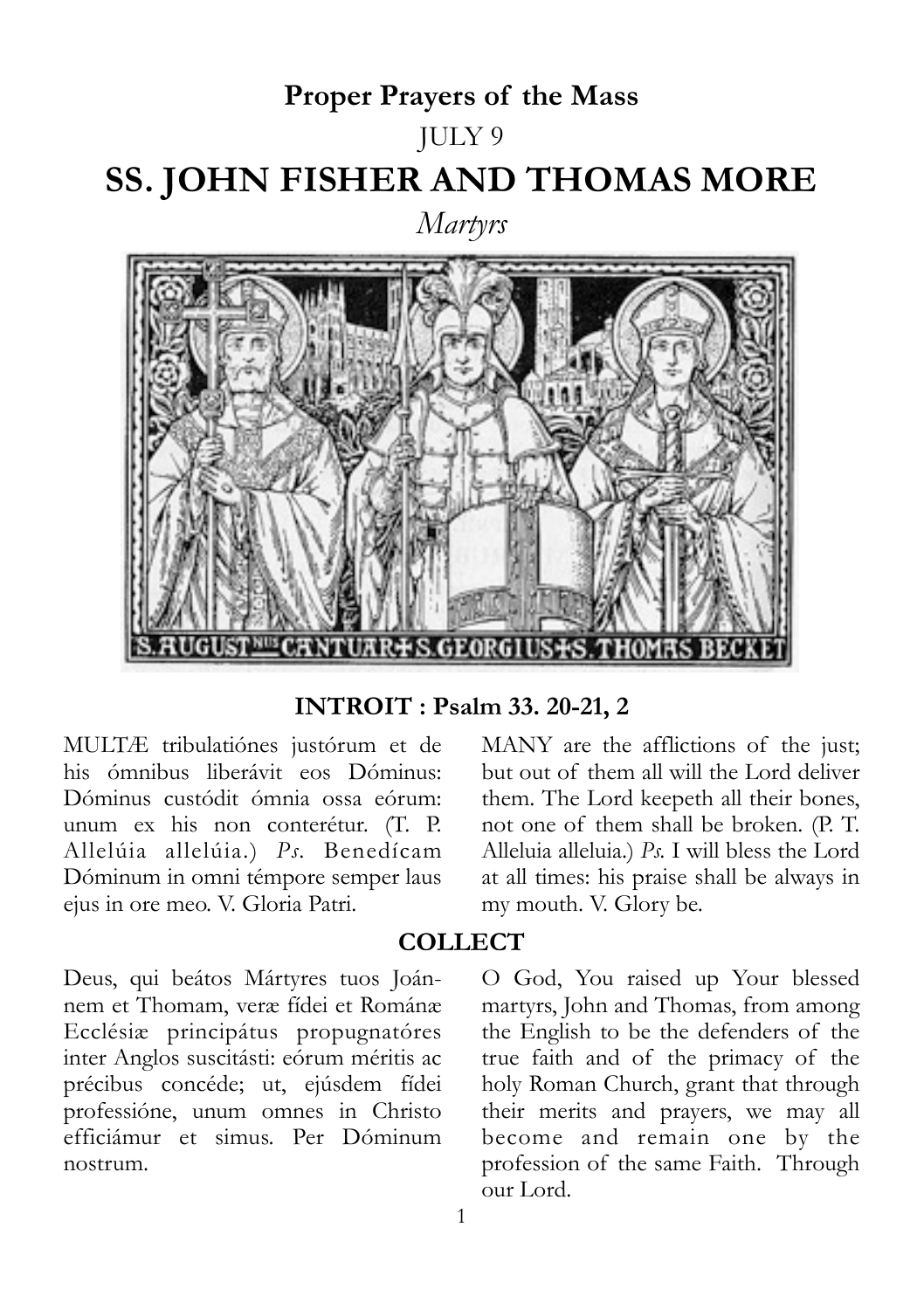IN diébus illis: Eleázarus, unus de primóribus scribárum, vir ætáte provéctus et vultu decórus, apérto ore hians compellebátur carnem porcínam manducáre. At ille gloriosíssimam mortem magis quam odíbilem vitam compléctens, voluntárie præíbat ad supplícium. Intuens autem quemádmodum oportéret accédere, patiénter sústinens, destinávit non admíttere illícita propter vitæ amórem. Hi autem qui astábant, iníqua miseratióne commóti, propter antíquam viri amicítiam, tolléntes eum secréto, rogábant afférri carnes quibus vesci ei licébat, ut simularétur manducásse, sicut rex imperáverat, de sacrifícii cárnibus, ut hoc facto a morte liberarétur: et propter véterem viri amicítiam hanc in eo faciébant humanitátem. At ille cogitáre cœpit ætatis suæ eminéntiam dignam, et ingénitae nobilitátis canítiem, atque a púero óptimæ conversatiónis actus; et secúndum sanctæ et a Deo cónditae legis constitúa, respóndit cito, dicens præmitti se velle in inférnum. Non enim ætáti nostræ dignum est, inquit, fíngere, ut multi adolescentium arbitrántes Eleázarum nonagínta annórum transísse ad vitam alienigenárum, et ipsi propter meam simulatiónem, et propter módicum corruptíbilis vitæ tempus decipiántur; et per hoc máculam et exsecratiónem meæ senectúti conquíram. Nam, etsi in præsénti tempore supplíciis hóminum erípiar, sed manum Omnipoténtis nec vivus nec defúnctus effúgiam. Quam ob rem fórtiter vita excedéndo, senectúte quidem dignus apparébo, adolescéntibus autem, exémplum forte relínquam, si prompto ánimo ac fórtiter pro gravís-

IN those days: Eleazar, one of the chiefs of the scribes, a man advanced in years, and of a comely countenance, was pressed to open his mouth to eat swine's flesh. But he, choosing rather a most glorious death than a hateful life, went forward voluntarily to the torment. And considering in what manner he was come to it, patiently bearing, he determined not to do any unlawful things for the love of life. But they that stood by, being moved with wicked pity, for the old friendship they had with the man, taking him aside, desired that flesh might be brought which it was lawful for him to eat, that he might make as if he had eaten, as the king had commanded, of the flesh of the sacrifice: that by so doing he might be delivered from death. And for the sake of their old friendship with the man they did him this courtesy. But he began to consider the dignity of his age and his ancient years and the inbred honour of his grey head and his good life and conversation from a child: and he answered without delay, according to the ordinances of the holy law made by God, saying that he would rather be sent into the other world. "For it doth not become our age," said he, "to dissemble: whereby many young persons might think that Eleazar, at the age of fourscore and ten years, was gone over to the life of the heathens: and so, they, through my dissimulation and for a little time of a corruptible life, should be deceived, and hereby I should bring a stain and a curse upon my old age. For though, for the present time, I should be delivered from the punishments of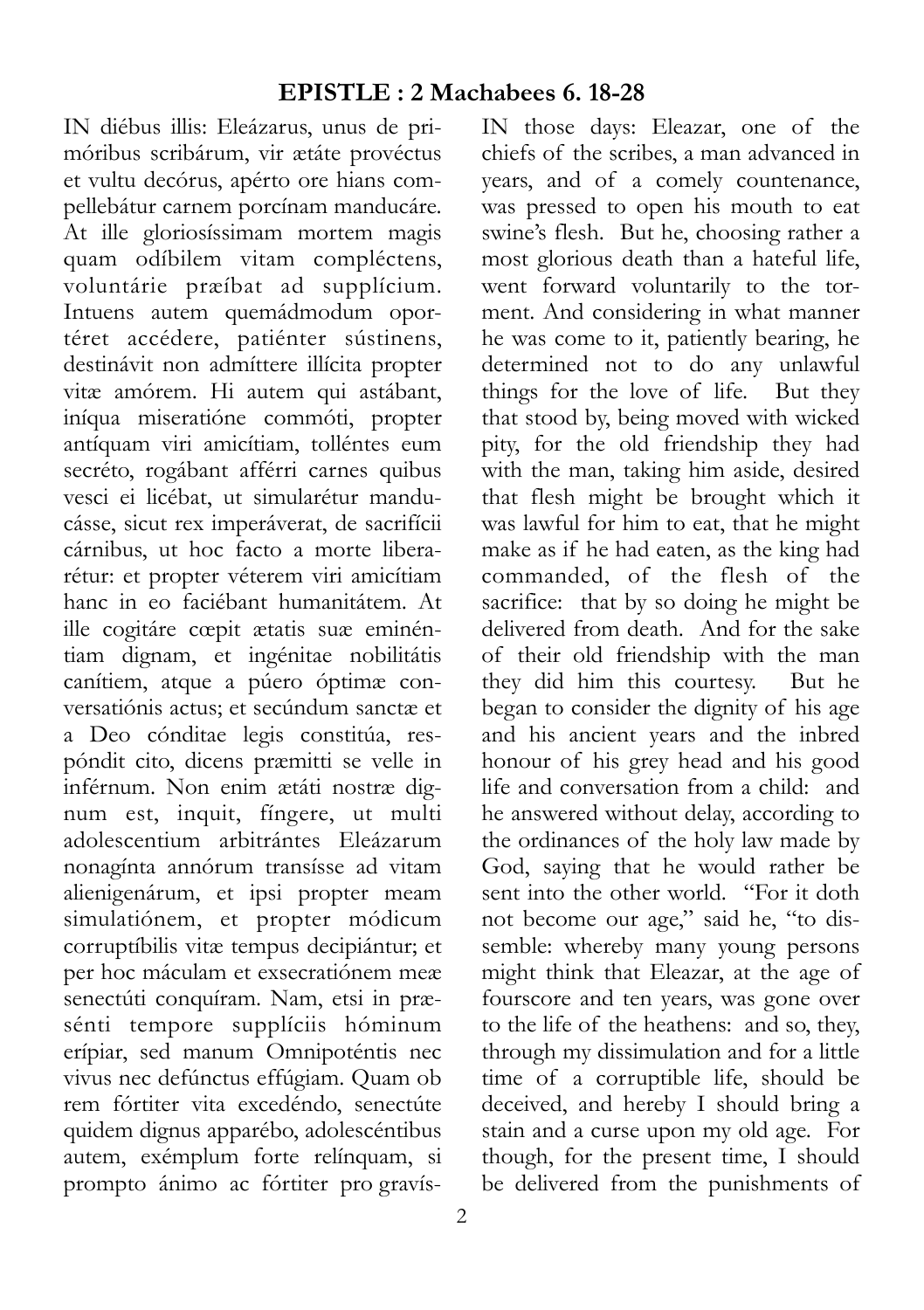simis ac sanctíssimis légibus honésta morte perfúngar. His dictis, conféstim ad supplícium trahebátur.

men, yet should I not escape the hand of the Almighty, neither alive nor dead. Wherefore by departing manfully out of this life, I shall shew myself worthy of

my old age: and I shall leave an example of fortitude to young men, if with a ready mind and constancy I suffer an honourable death, for the most venerable and most holy laws." And having spoken thus, he was forthwith carried to execution.

# *Out of Pascaltide:* **GRADUAL : Psalm 33. 6, 16**

Accédite ad eum et illuminámini et fácies vestræ non confundéntur.V. Oculi Dómini super iustos et aures eius in precem eórum

*Out of Septuagesima:* **ALLELUIA : John 17.3**

Allelúia, allelúia. V. Hæc est vita ætérna, ut cognóscant te solum Deum verum, et, quem misísti, Jesum Christum. Allelúia.

Qui séminant in lácrimis, in gáudio metent. V. Eúntes ibant et flebant, mitténtes sémina sua. V. Veniéntes autem vénient cum exsultatióne, portántes manípulos suos.

#### *In Pascaltide:*

# **FIRST AND SECOND ALLELUIA : John 17. 3 ; Psalm 33, 6**

Allelúia, allelúia. V. Hæc est vita ætérna, ut cognóscant te solum Deum verum, et, quem misísti, Jesum Christum. Allelúia. V. Accédite ad eum et inluminámini et fácies vestræ non confundéntur. Allelúia.

IN illo témpore: Ambulábat Jesus in templo, in pórticu Salomónis. Circumdedérunt ergo eum Judæi, et dicébant ei: Quoúsque ánimum nostram tollis? Si tu es Christus, dic nobis palam. Respóndit eis Jesus: Loquor vobis, et non créditis:

Alleluia, alleluia. V. This is eternal life: That they may know Thee, the only true God, and Jesus Christ, Whom Thou hast sent. Alleluia.

Come ye to Him and be enlightened: and your faces shall not be confounded. V. The eyes of the Lord are upon the just: and His ears unto their prayers.

# *After Septuagesima:* **TRACT : Psalm. 125. 5-6**

They that sow in tears shall reap in joy. V. Going, they went and wept, casting their seeds. V. But coming, they shall come with joyfulness, carrying their sheaves.

Alleluia, alleluia. V. This is eternal life: That they may know Thee, the only true God, and Jesus Christ, Whom Thou hast sent. Alleluia. V. Come ye to him and be enlightened: and your faces shall not be confounded. Alleluia.

## **GOSPEL : John 10. 23-28:**

AT that time, Jesus walked in the temple, in Solomon's porch. The Jews therefore came round about Him and said to Him: "How long dost Thou hold our souls in suspense? If Thou be the Christ, tell us plainly." Jesus answer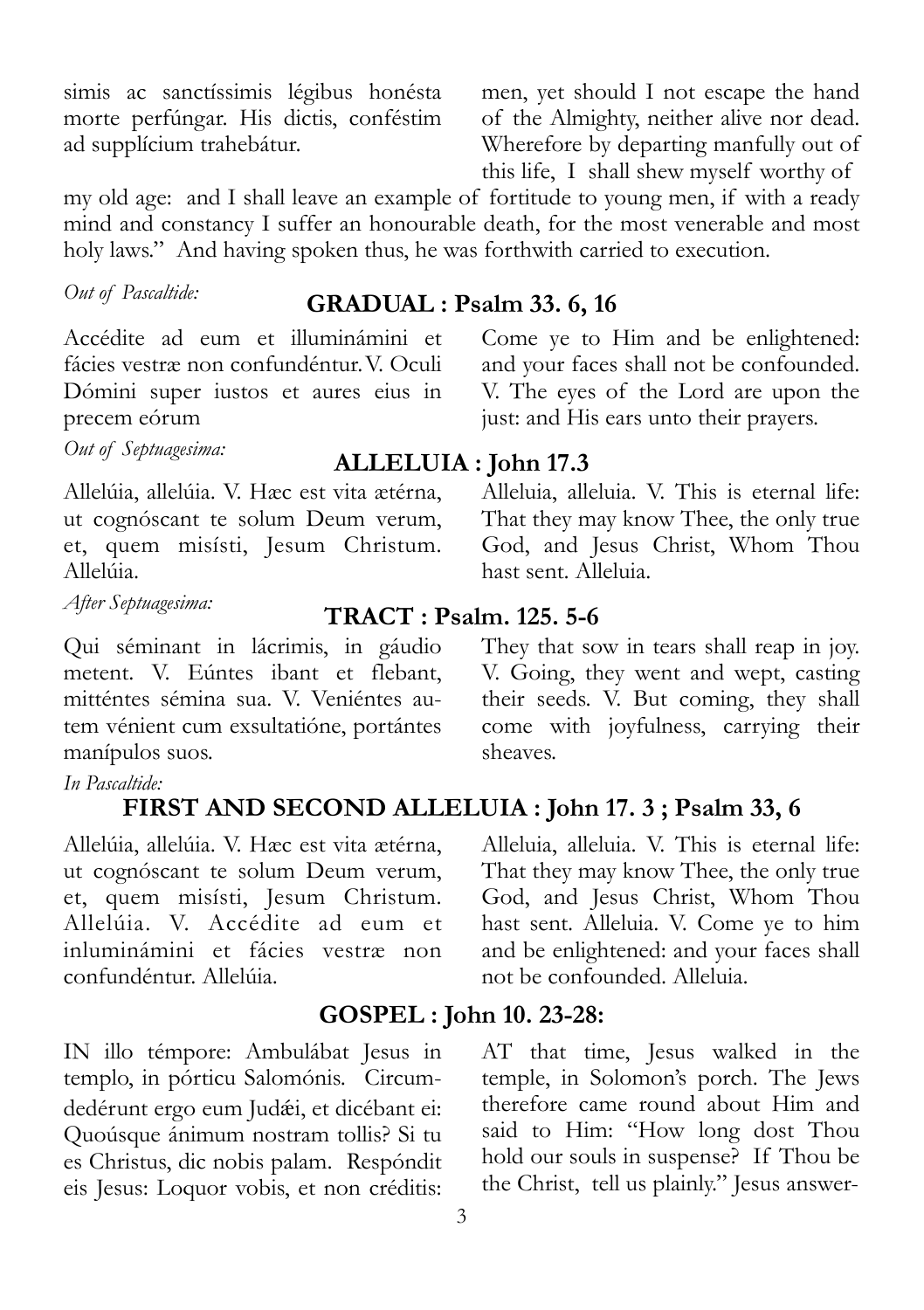Opera, quæ ego fácio in nómine Patris mei, hæc testimónium pérhibent de me: sed vos non créditis, quia non estis de óvibus mais. Oves meæ vocem meam áudiunt: et ego cognósco eas, et sequúntur me: et ego vitam ætérnam do eis: et non períbunt in ætérnum, et non rápiet eas quisquam de manu mea. Pater meus, quod dedit mihi, majus ómnibus est: et nemo potest rápere de manu Patris mei. Ego et Pater unum sumus.

-ed them: "I speak to you, and you believe not" the works that I do in the name of My Father, they give testimony of Me. But you do not believe, because you are not of My sheep. My sheep hear My voice; and I know them: and they follow Me. And I give them life everlasting: and they shall not perish for ever, and no man shall pluck them out of My hand. That which My Father hath given Me is greater than all: and no one can snatch them out of the hand of My Father. I and the Father are  $One$ "

# **OFFERTORY : Psalm 67. 36**

Mirábilis Deus in sanctis suis Deus Israël ipse dabit virtútem et fortitúdinem plebi suæ benedíctus Deus. (T. P. Allelúia.)

Oblatiónibus nostris, quésumus, Dómine, placátus inténde: et Mártyrum tuórum interveniénte suffrágio, grátiæ tuæ nobis dona concéde. Per Dóminum nostrum.

Oves meæ vocem meam áudiunt et ego cognósco eas, et sequúntur me; et ego vitam ætérnam do eis, et non períbunt in ætérnum. (T. P. Allelúia.)

Cælésti convívio refécti, quæsumus, Dómine Deus noster: ut, intercedéntibus beátis Martýribus tuis Joánne et Thoma, ad eórum consórtium perveníre mereámur. Per Dóminum nostrum.

God is wonderful in His saints: the God of Israel is He who will give power and strength to his people. Blessed be God. (P. T. Alleluia.)

#### **SECRET**

Mercifully regard our offerings, we implore You, Lord, and through the intercession of Your martyrs, bestow upon us Your gracious gifts. Through our Lord.

# **COMMUNION : John 10. 27-28**

My sheep hear My voice. And I know them: and they follow Me. And I give them life everlasting: and they shall not perish for ever. (P. T. Alleluia.)

## **POSTCOMMUNION**

Refreshed by the heavenly banquet, we implore You, Lord, our God, that by the intercession of Your blessed martyrs John and Thomas, we may be made worthy to be numbered in their company. Through our Lord.

Produced by The Society of St. Bede

All words and illustrations from St. Andrew Daily Missal 1952 / 1962 ed.